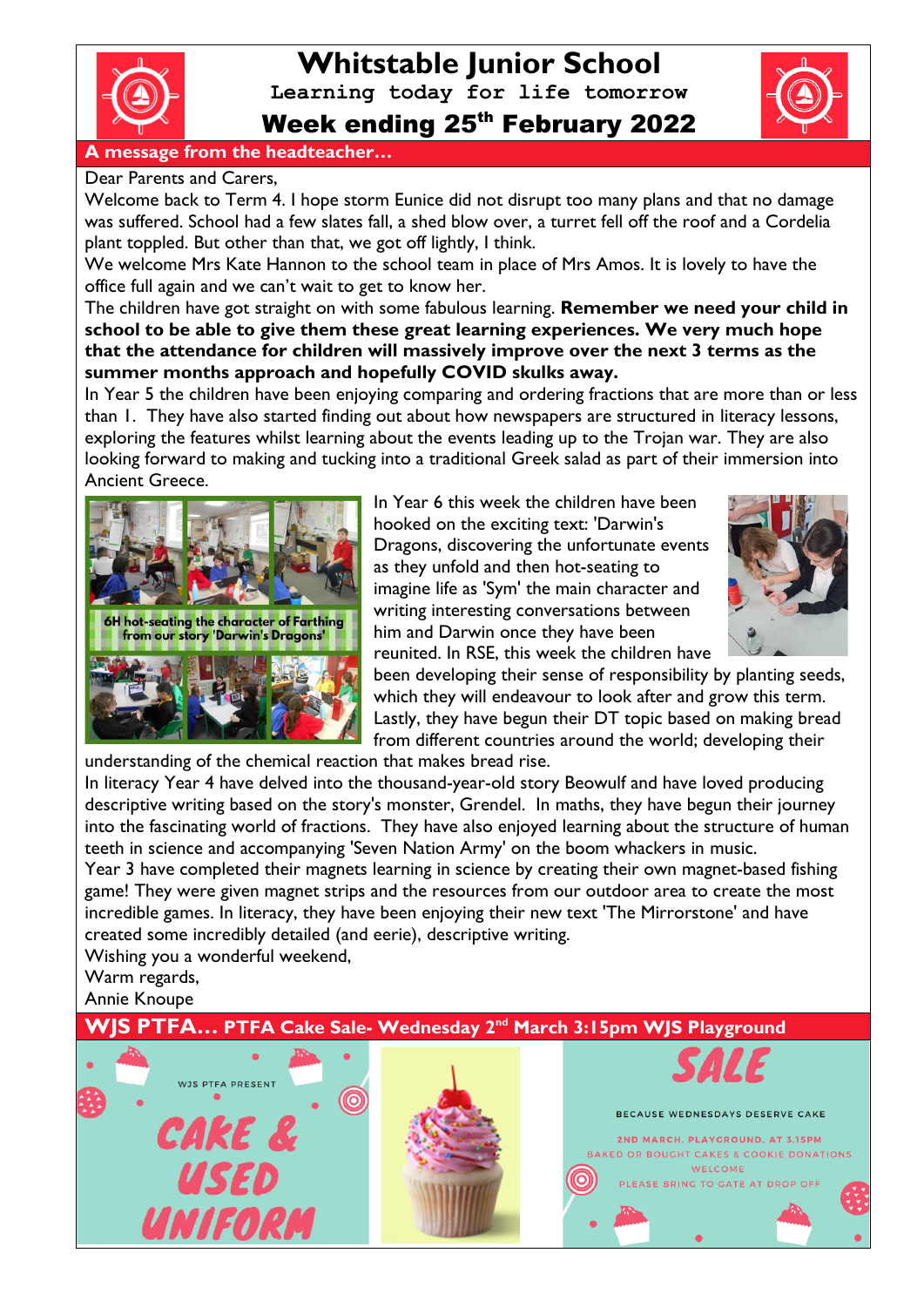# **WJS Playground Project…**

# **WJS Playground Project**

Please remember that any amount is warmly welcomed and if you think you may know someone who would like to support us, please do pass on our JustGiving link WIS Playground Project

# **[JustGiving.](https://www.justgiving.com/crowdfunding/wjsplaygroundproject?utm_term=Egn8J7jwd)**

### **COVID Update…**

As I am sure you are aware the Government have announced their Living with COVID-19 Plan. The DfE have updated their guidance to schools and I have updated the school COVID-19 risk assessment which is on the school website.

#### **Here at WJS we are following the government advice.**

If an individual develops COVID-19 symptoms or has a positive test they must not come into school. If anyone in school develops COVID-19 symptoms, however mild, we will contact parents and carers to collect them and they should follow public health advice.

#### **Self-isolation following a positive test (pupils and staff):**

All staff and children who test positive **will continue to be advised to stay at home and avoid contact with other people for at least 5 full days,** and then continue to follow the guidance until they have received 2 negative test results on consecutive days.

At WJS we have written this into our risk assessment and this is what we will be following. We will continue with our 'prevention' and 'response to any infection' systems of control and ensure school is as safe as possible.

#### **Headteacher Award…**

#### **Headteacher Award- Maisy in 5H**



The Headteacher Award goes to Maisy in 5H. She has shown incredible resilience and challenge in maths this week. They have been learning new methods of comparing fractions and it has been really tricky, but she has persevered and produced such wonderful work and challenged herself to complete the spiciest of tasks. She had a real 'light bulb' moment this week and her teacher says it has been a pleasure to see her develop in confidence. A real star. Well done!

# **WJS House Certificate Winners …**

These children were selected by the Pupil Leadership Team as this week's House Point Certificate Winners for demonstrating our curriculum drivers in their learning. Welldone everyone.



# **Attendance…**